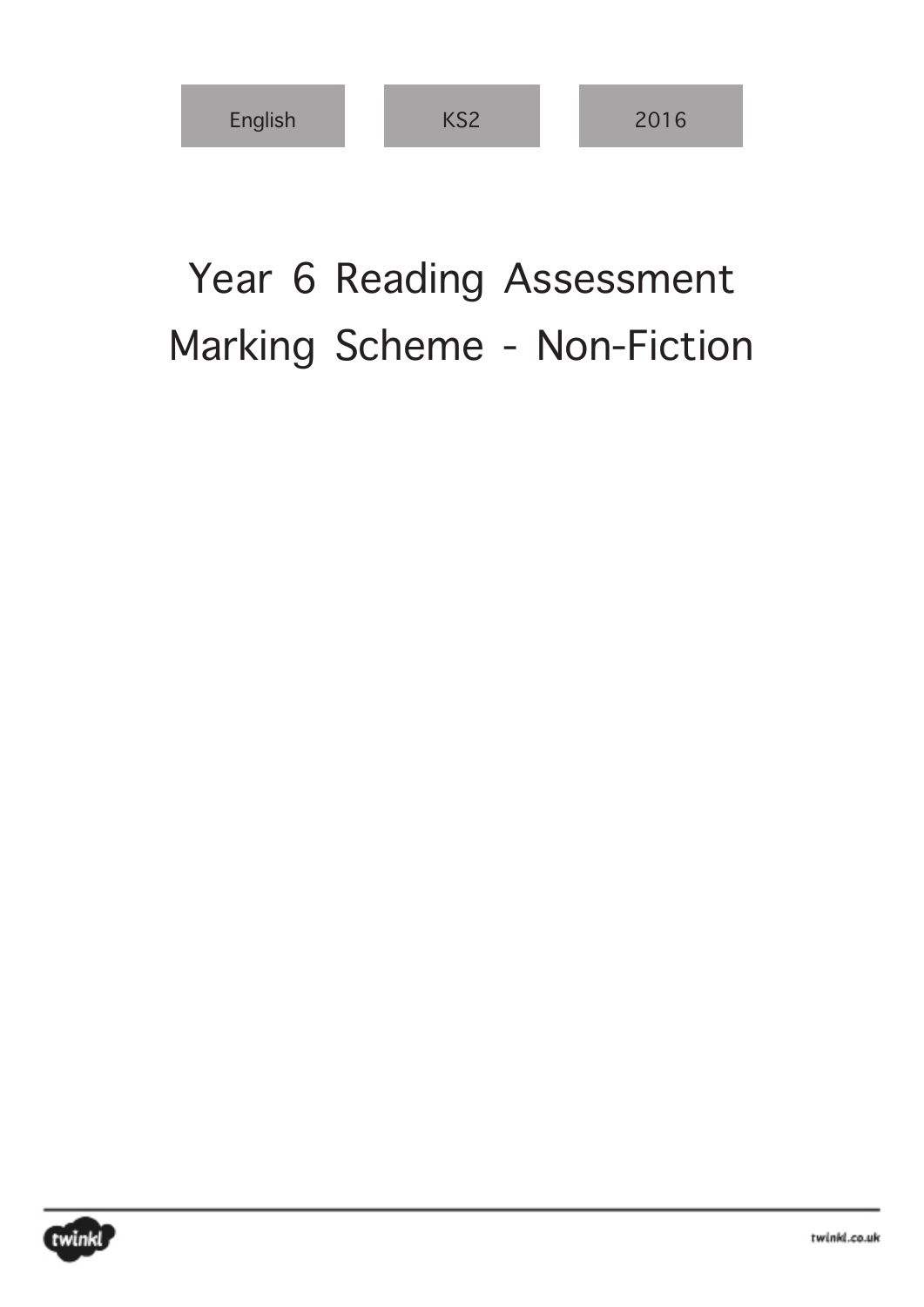## Year 6 Non-Fiction Mark Scheme 22

| question | answer                                                                                                                                                                                                                                                           | marks              | notes                                                                                                                                                                                                                   |
|----------|------------------------------------------------------------------------------------------------------------------------------------------------------------------------------------------------------------------------------------------------------------------|--------------------|-------------------------------------------------------------------------------------------------------------------------------------------------------------------------------------------------------------------------|
| 1.       | According to the introduction, how many people in the UK are estimated to be going jogging at<br>least once a week?                                                                                                                                              |                    |                                                                                                                                                                                                                         |
|          | Six million people                                                                                                                                                                                                                                               | 1                  | Content domain: 2b-retrieve and record<br>information/identify key details from fiction and<br>non-fiction<br>Award 1 mark for the correct answer.                                                                      |
| 2.       | Look at the 'Beginner's Guide'<br>Find and copy the information to complete this table with the correct amounts of time.                                                                                                                                         |                    |                                                                                                                                                                                                                         |
|          | Gentle warm-up<br>before each activity<br>5 minutes<br>Start by walking any amount that<br>feels comfortable<br>10-30 minutes<br>Short running intervals to begin<br>including<br>1 or 2 minutes<br>Cool down by walking or gently<br>stretching<br>5-10 minutes | $\mathsf{S}$       | Content domain: 2b-retrieve and record<br>information/identify key details from fiction and<br>non-fiction<br>Award 2 marks for all four answers filled out<br>correctly.                                               |
| 3.       | Look at the sentence: It is always a good idea to build your fitness gradually.<br>What does the word gradually tell you?                                                                                                                                        |                    |                                                                                                                                                                                                                         |
|          | Gradually means slowly or a little<br>at a time.                                                                                                                                                                                                                 | 1                  | Content domain: 2a-give/explain the meaning of<br>words in context.<br>Award 1 mark for any answer that shows<br>understanding of the meaning.                                                                          |
| 4.       | Look at the section 'Staying Motivated'.<br>Which of these ideas are suggested in the text to help with motivation?                                                                                                                                              |                    |                                                                                                                                                                                                                         |
|          | Set yourself regular targets<br>Run with a friend or group<br>Keep a training log<br>Mix up routes and distances                                                                                                                                                 | up to $2$<br>marks | Content domain: 2b-retrieve and record<br>information/identify key details from fiction and<br>non-fiction<br>Award 2 marks for all four options correctly ticked.<br>Award 1 mark for 2 or 3 options correctly ticked. |

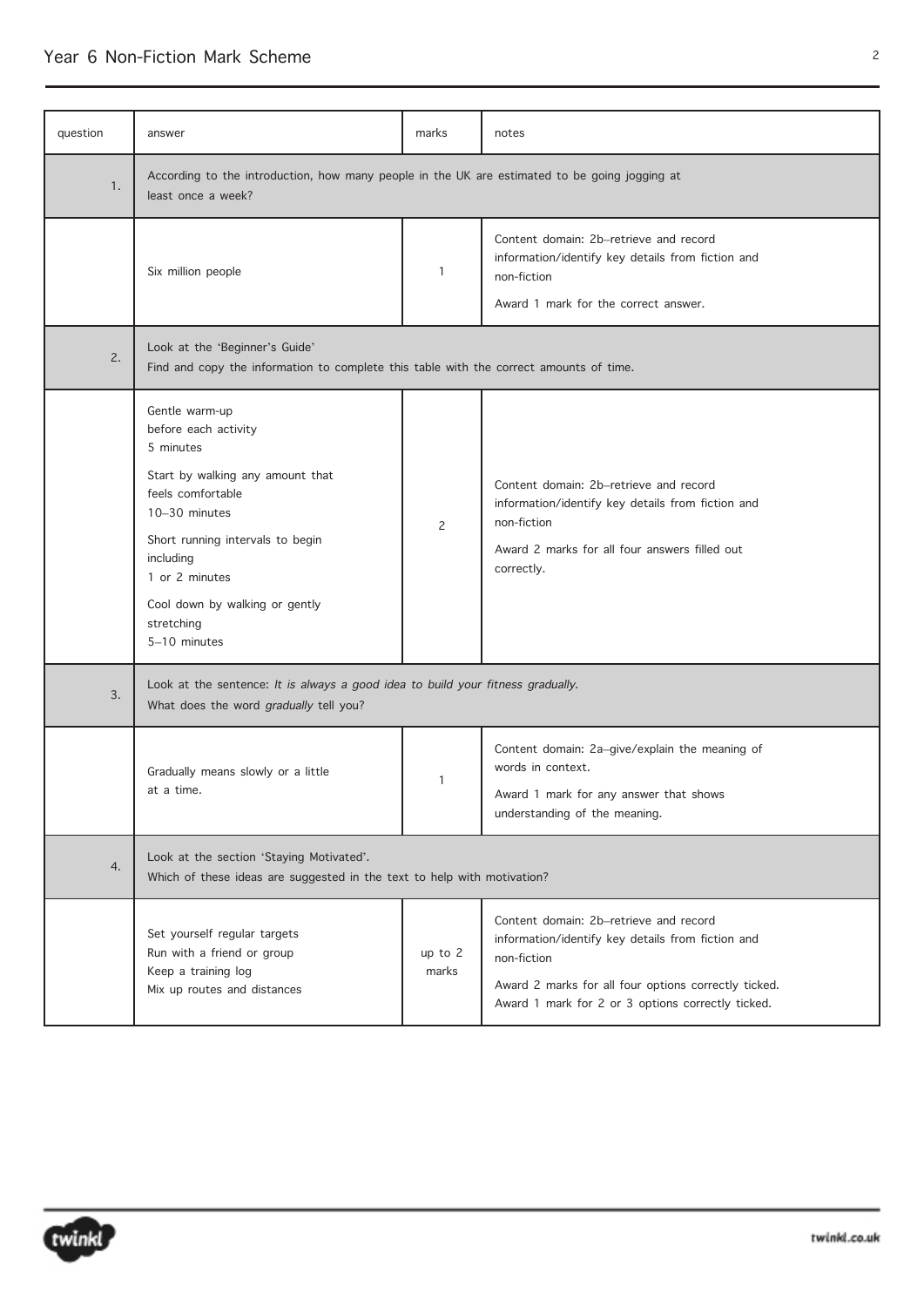| 5. | What does the guide suggest you might write in a running diary?                                                                                                                                                                                                                                              |              |                                                                                                                                                                                                                                                                                                                                                                                            |
|----|--------------------------------------------------------------------------------------------------------------------------------------------------------------------------------------------------------------------------------------------------------------------------------------------------------------|--------------|--------------------------------------------------------------------------------------------------------------------------------------------------------------------------------------------------------------------------------------------------------------------------------------------------------------------------------------------------------------------------------------------|
|    | Award one mark for any of the<br>following:<br>route<br>distance<br>time<br>٠<br>how you felt                                                                                                                                                                                                                | 1            | Content domain: 2b–retrieve and record<br>information/identify key details from fiction and<br>non-fiction<br>Award 1 mark for a correct answer.                                                                                                                                                                                                                                           |
| 6. | Look at the section 'Different Distances and Types'<br>Draw lines to match up the headings with the correct explanations.                                                                                                                                                                                    |              |                                                                                                                                                                                                                                                                                                                                                                                            |
|    | <b>Track Running</b><br>Over specified distances on an<br>oval running track.<br>Road Running<br>Safely on pavements or in events<br>where roads are closed to all<br>vehicle traffic.<br>Cross Country Running<br>Over open or rough terrain<br>which may include grass, mud,<br>woodlands, hills or water. | $\mathbf{1}$ | Content domain: 2b-retrieve and record<br>information/identify key details from fiction and<br>non-fiction<br>Award 1 mark for lines correctly drawn.                                                                                                                                                                                                                                      |
| 7. | Look at the sentence: 'This could be running safely along pavements.'<br>Why does the author use the word 'safely' in this section?                                                                                                                                                                          |              |                                                                                                                                                                                                                                                                                                                                                                                            |
|    | The section is about 'road<br>running' so the author is trying to<br>keep the runner safe.                                                                                                                                                                                                                   | 1            | Content domain: 2d-make inferences from the<br>text/explain and justify inferences with evidence<br>from the text<br>Award 1 mark for any mention of: extra care<br>or caution should be taken when running near<br>roads. More care is needed when running on<br>pavements due to the danger passing traffic and/<br>or pedestrians compared to running on a track or<br>in open terrain. |
| 8. | What is the distance given for a half marathon?                                                                                                                                                                                                                                                              |              |                                                                                                                                                                                                                                                                                                                                                                                            |
|    | 13.1 miles                                                                                                                                                                                                                                                                                                   | 1            | Content domain: 2b-retrieve and record<br>information/identify key details from fiction and<br>non-fiction<br>Award 1 mark for the correct answer.                                                                                                                                                                                                                                         |
| 9. | Look at the section 'Specialist Gear and Gadgets'<br>Explain why a good pair of running shoes are the most important equipment recommended for<br>running?                                                                                                                                                   |              |                                                                                                                                                                                                                                                                                                                                                                                            |
|    | Reduce the risk of injury<br>Avoid slipping and sliding that<br>can lead to blisters<br>Reduce amount of shock that<br>travels up your leg                                                                                                                                                                   | 1            | Content domain: 2d-make inferences from the<br>text/explain and justify inferences with evidence<br>from the text<br>Award 1 mark for any correctly given answer.                                                                                                                                                                                                                          |

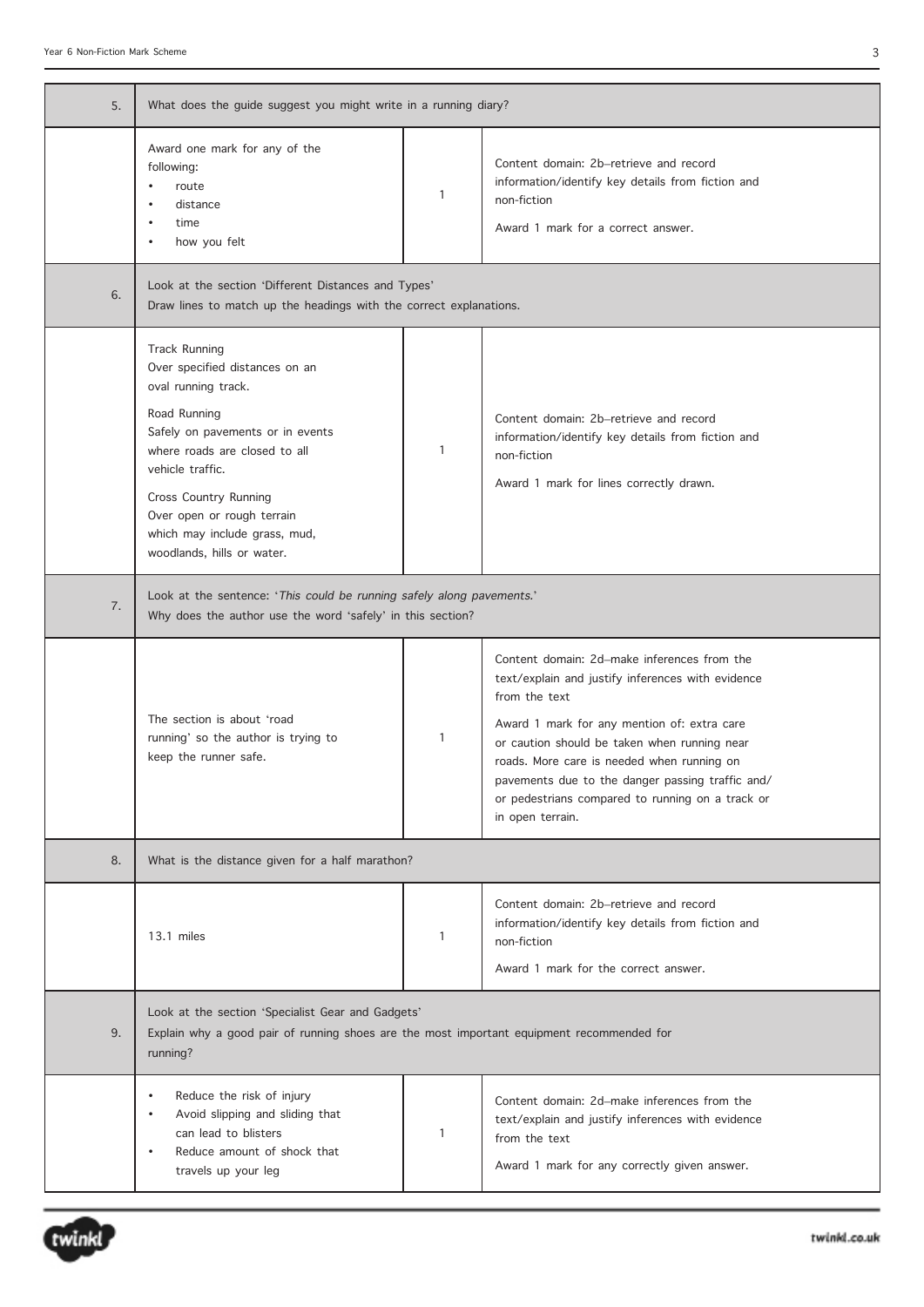| 10. | Identify one other item of equipment that the author suggests for 'as your running advances'.                                                                                                                                                                                                                                                                           |                    |                                                                                                                                                                                                             |
|-----|-------------------------------------------------------------------------------------------------------------------------------------------------------------------------------------------------------------------------------------------------------------------------------------------------------------------------------------------------------------------------|--------------------|-------------------------------------------------------------------------------------------------------------------------------------------------------------------------------------------------------------|
|     | digital sports watch<br>or heart-rate monitor                                                                                                                                                                                                                                                                                                                           | 1                  | Content domain: 2d-make inferences from the<br>text/explain and justify inferences with evidence<br>from the text<br>Award 1 mark for any correctly given answer.<br>Do not accept technical sports fabric. |
| 11. | Look at the section 'Running for Kids'<br>The author encourages children to 'make your first rule to be running for fun'.<br>What is the purpose of this statement?                                                                                                                                                                                                     |                    |                                                                                                                                                                                                             |
|     | To help children view running as<br>an enjoyable activity                                                                                                                                                                                                                                                                                                               | 1                  | Content domain: 2d-make inferences from the<br>text/explain and justify inferences with evidence<br>from the text<br>Award 1 mark for the correctly ticked box.                                             |
| 12. | Find and copy a word that means: providing satisfaction or offering a worthwhile experience:                                                                                                                                                                                                                                                                            |                    |                                                                                                                                                                                                             |
|     | rewarding                                                                                                                                                                                                                                                                                                                                                               | $\mathbf{1}$       | Content domain: 2a-give/explain the meaning of<br>words in context<br>Award 1 mark for the correct answer.                                                                                                  |
| 13. | Based on the whole text, how does the author encourage people to take up running?<br>Give two examples.                                                                                                                                                                                                                                                                 |                    |                                                                                                                                                                                                             |
|     | running is free / doesn't have<br>to cost anything<br>you can do it almost<br>anywhere<br>has many potential health<br>benefits (e.g. improve fitness,<br>reduce illness, maintain<br>healthy lifestyle)<br>exciting challenge<br>$\bullet$<br>doesn't have to require much<br>equipment<br>can be rewarding and<br>$\bullet$<br>enjoyable (without any<br>competition) | up to $2$<br>marks | Content domain: 2c-Summarise main ideas from<br>more than one paragraph<br>Award 1 mark each for any two examples from the<br>listed suggestions.                                                           |